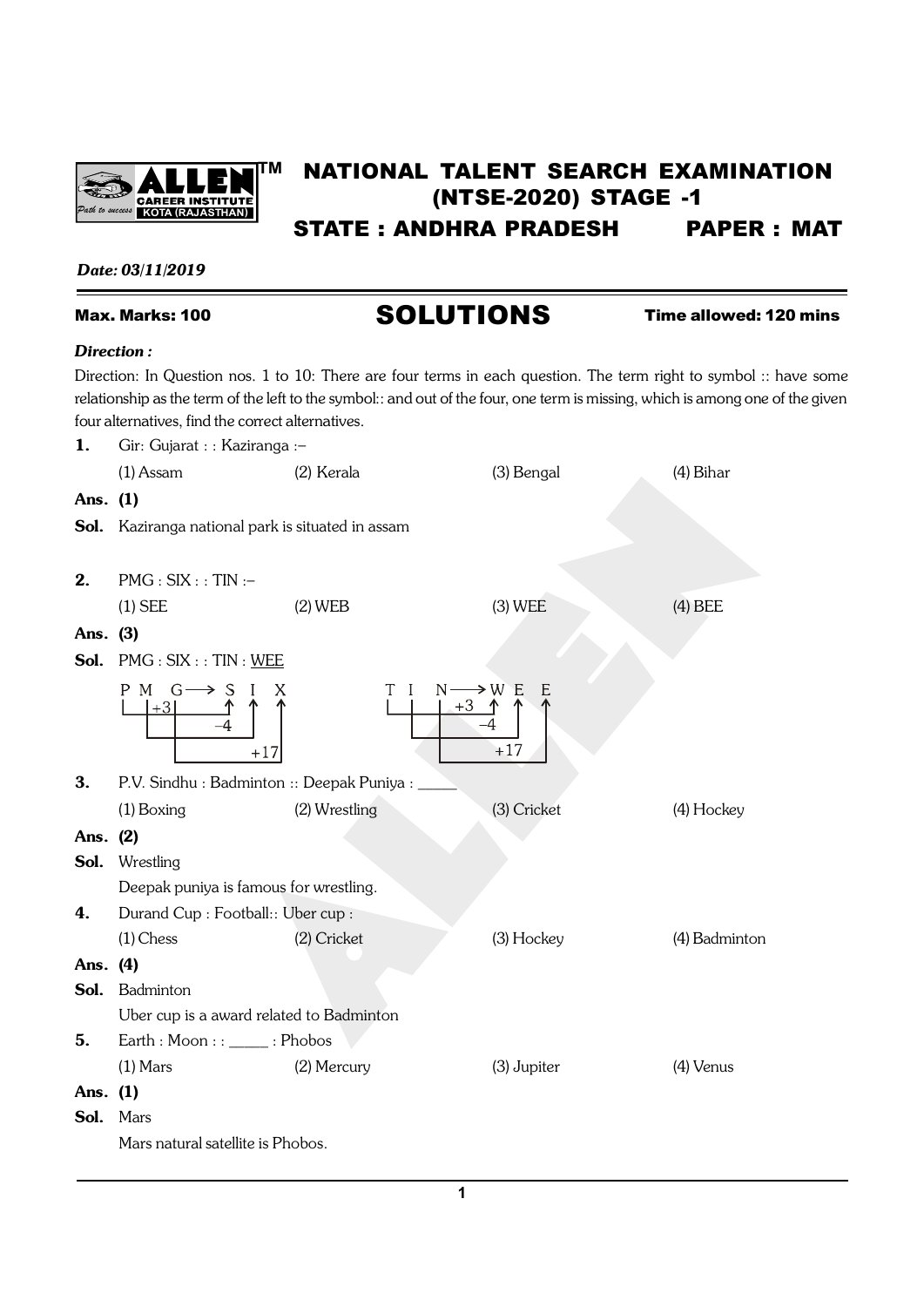| 6.       | Doctor: Patient: Lawyer:                                                                |                                                           |              |                |  |
|----------|-----------------------------------------------------------------------------------------|-----------------------------------------------------------|--------------|----------------|--|
|          | $(1)$ Client                                                                            | (2) Accused                                               | (3) Customer | (4) Magistrate |  |
| Ans. (1) |                                                                                         |                                                           |              |                |  |
|          | <b>Sol.</b> By observation                                                              |                                                           |              |                |  |
| 7.       | Chandrayan: 2019 : : Mangalyan : ____                                                   |                                                           |              |                |  |
|          | (1) 2020                                                                                | $(2)$ 2016                                                | (3) 2017     | $(4)$ 2014     |  |
| Ans. (4) |                                                                                         |                                                           |              |                |  |
|          | <b>Sol.</b> Mangalyan is a space probe orbiting mars since                              |                                                           |              |                |  |
| 8.       | Factory : : Production : : School : _____                                               |                                                           |              |                |  |
|          | (1) Education                                                                           | (2) Discipline                                            | (3) Teacher  | (4) Building   |  |
| Ans. (1) |                                                                                         |                                                           |              |                |  |
|          | Sol. Equation                                                                           |                                                           |              |                |  |
|          |                                                                                         | Factory gives us production, school gives us equation.    |              |                |  |
| 9.       | AFC: DIFF::BED:                                                                         |                                                           |              |                |  |
|          | $(1)$ CGF                                                                               | $(2)$ EIG                                                 | $(3)$ EHG    | $(4)$ EGH      |  |
| Ans. (3) |                                                                                         |                                                           |              |                |  |
|          | Sol. EHG                                                                                |                                                           |              |                |  |
|          | AFC: DIFF::B E D : E<br>H<br>G<br>$\overline{+3}$<br>$\overline{+3}$<br>$\overline{+3}$ |                                                           |              |                |  |
| 10.      | EART : CCPV : : BATH :                                                                  |                                                           |              |                |  |
|          | $(1)$ DZJR                                                                              | $(2)$ CDBA                                                | $(3)$ ZCRJ   | $(4)$ DCBA     |  |
| Ans. (3) |                                                                                         |                                                           |              |                |  |
|          | Sol. ZCRJ                                                                               |                                                           |              |                |  |
|          |                                                                                         |                                                           |              |                |  |
|          | EART : CCPV :: BATH : ZCRJ                                                              | $\overline{+2}$<br>$\frac{1}{2}$<br>$\overrightarrow{+2}$ |              |                |  |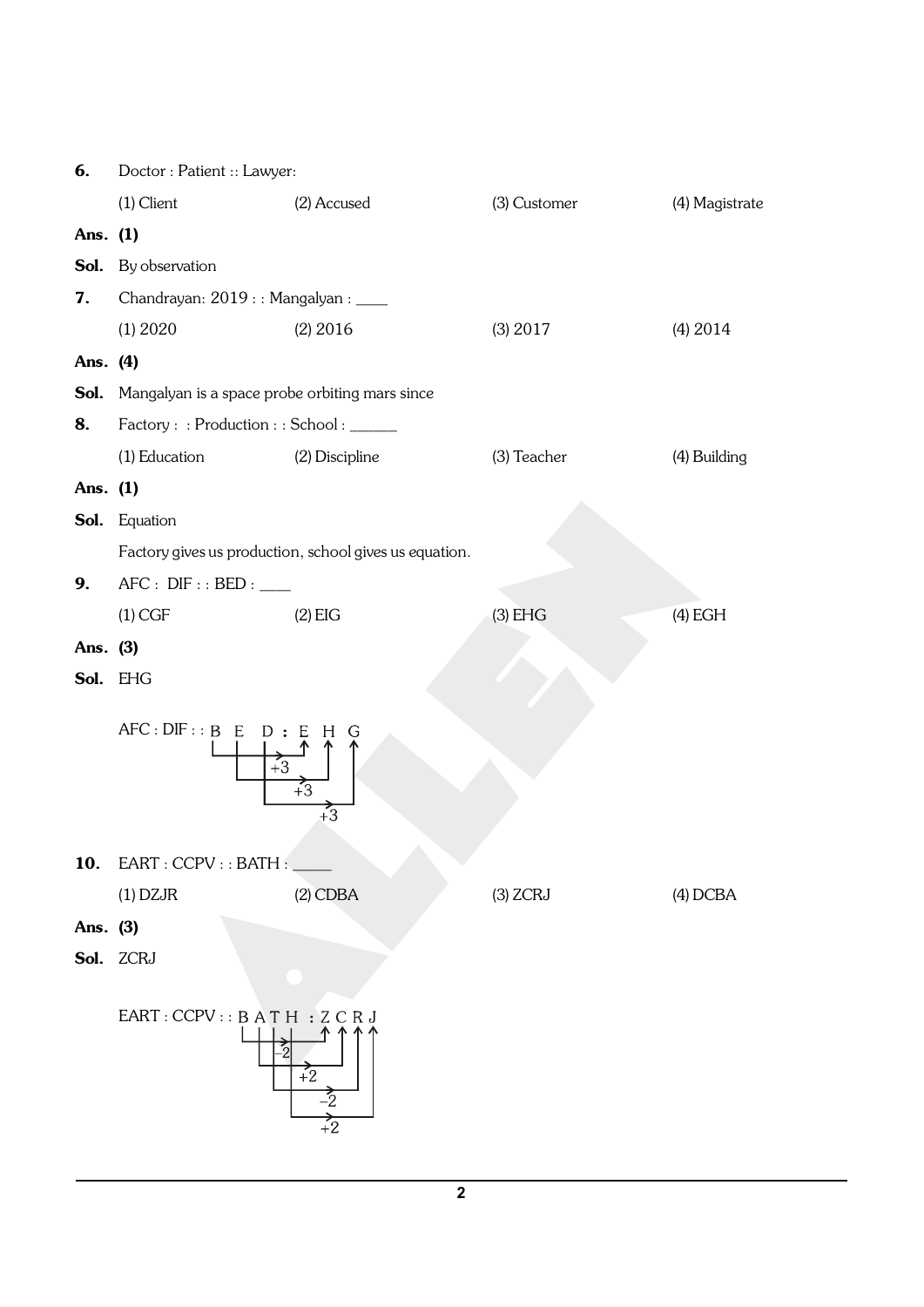**Direction :** In Question nos. 11 to 20: Out of the four figures (1), (2), (3), (4) given in each question, three are similar in a certain way. Choose the figure which is different from the other figures.

11. Choose the figure which is different from the rest.



Ans. (2) 
$$
3
$$

Sol.



In all ather figures shaded part is on opporite side.

12. Choose the figure which is different from the rest.

$$
(1) 1
$$
\n
$$
(2) 3
$$
\n
$$
(3) 2
$$
\n
$$
(4) 4
$$
\n
$$
(5) 1
$$
\n
$$
(6) 1
$$
\n
$$
(7) 1
$$
\n
$$
(8) 2
$$
\n
$$
(9) 2
$$
\n
$$
(1) 1
$$
\n
$$
(2) 3
$$
\n
$$
(3) 2
$$
\n
$$
(4) 4
$$

- Ans. (2) 3
- Sol. This fig have different direction from other.
- 13. Choose the figure which is different from the rest.



- Ans. (2) 2
- **Sol.** In all other fig  $(\cdot)$  dot is place previous from line.
- 14. Choose the figure which is different from the rest.



Ans. (3) 4

Sol. By observation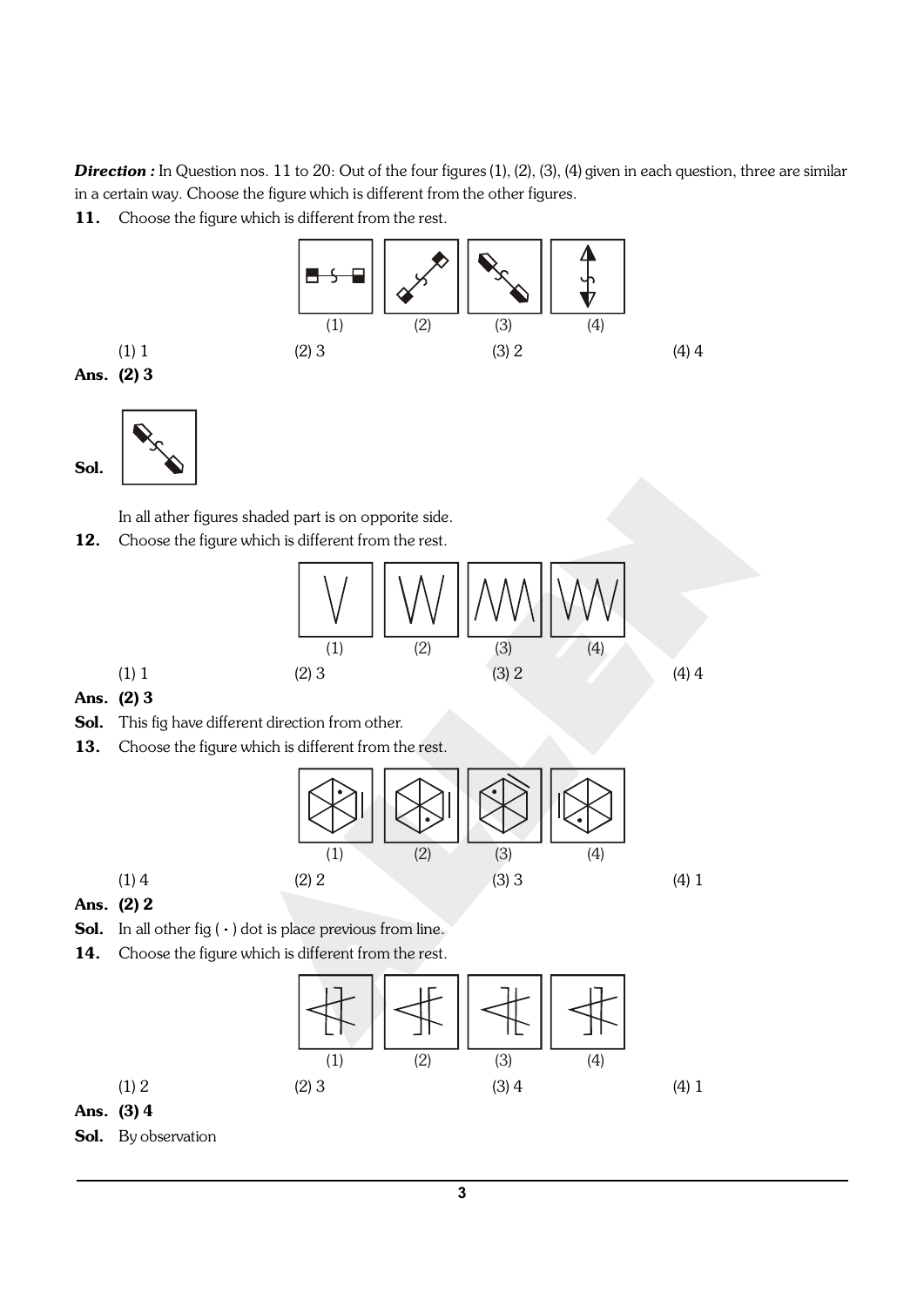15. Choose the figure which is different from the rest.



# Ans. (3) 3

- Sol. All other figures have same eyes. But this fig have different eye.
- 16. Choose the figure which is different from the rest.



# Ans. (1) 4

- Sol. By observation
- 17. Choose the figure which is different from the rest.



## Ans. (2) 1

- Sol. All other figures have mirror image.
- 18. Choose the figure which is different from the rest.



### Ans. (2) 2

Sol. All other figures have arrow in same side.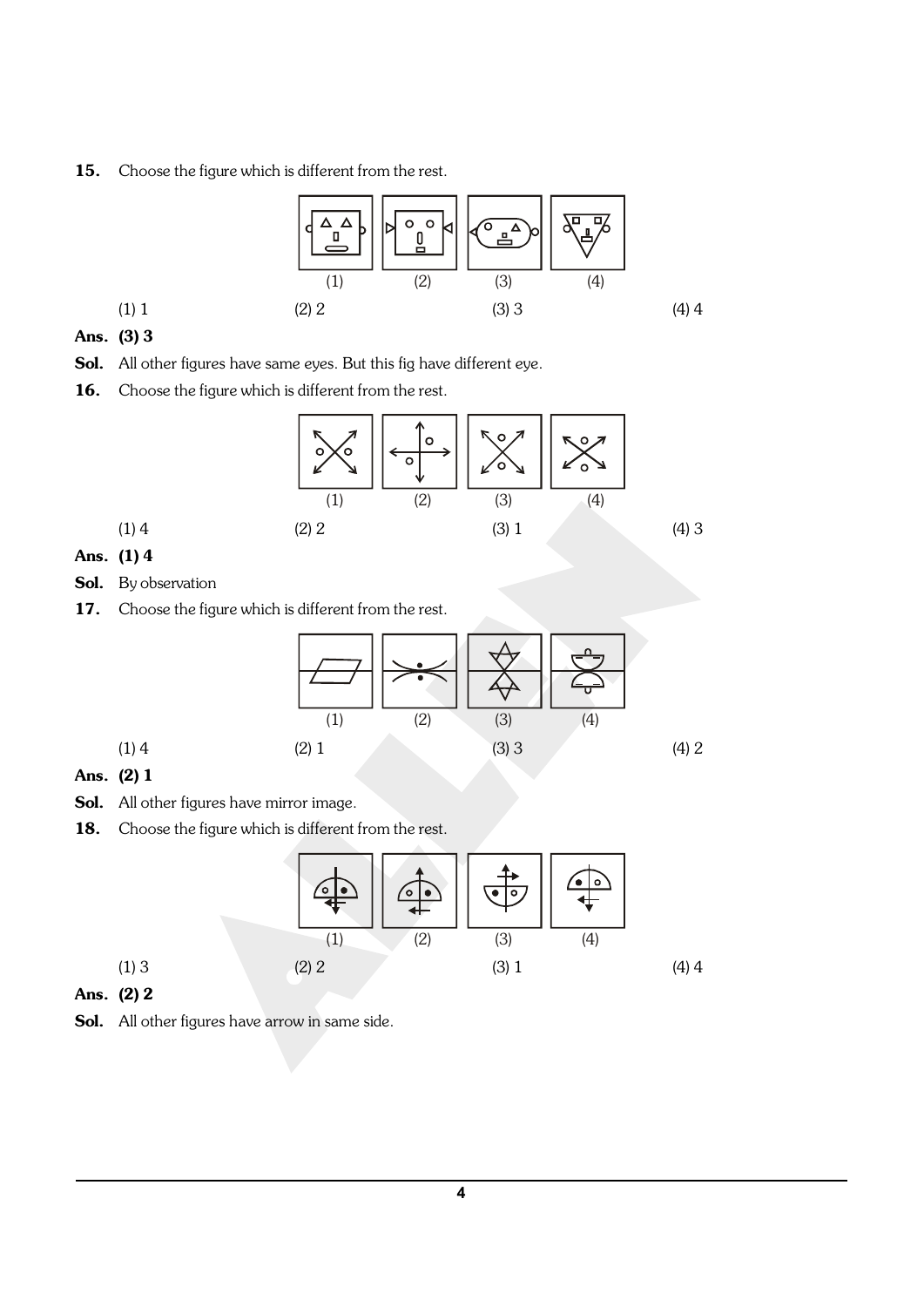#### 19. Choose the figure which is different from the rest.



#### Ans. (3) 2

- Sol. By observation
- 20. Choose the figure which is different from the rest.



### Ans. (2) 1

#### Sol. By observation

Direction : In Question nos. 21 to 30: In these questions, numbers are arranged on the basis of some rules. One place is vacant, which is indicated as "?". Find out the correct alternatives to replace the question mark "?".

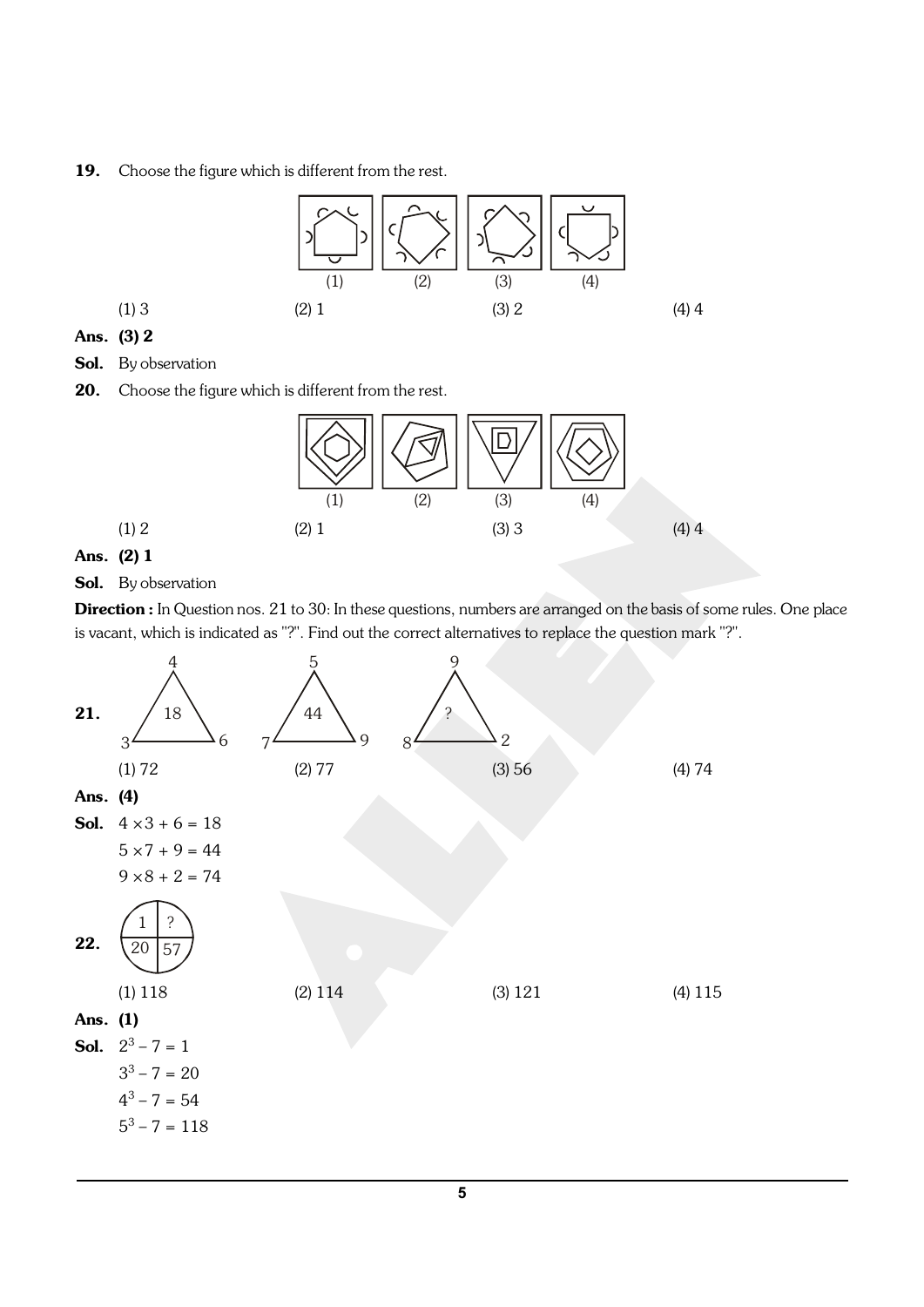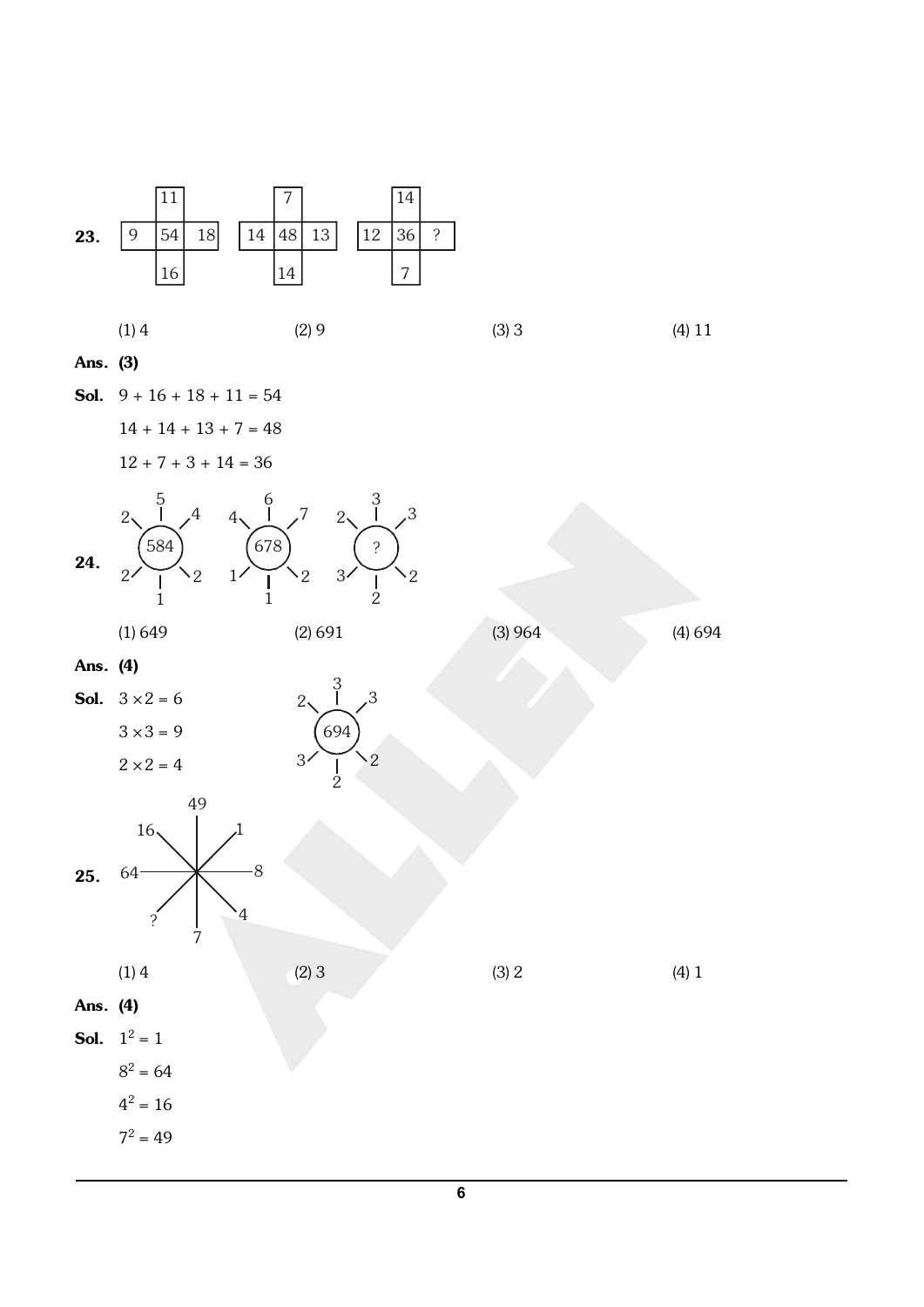

**7**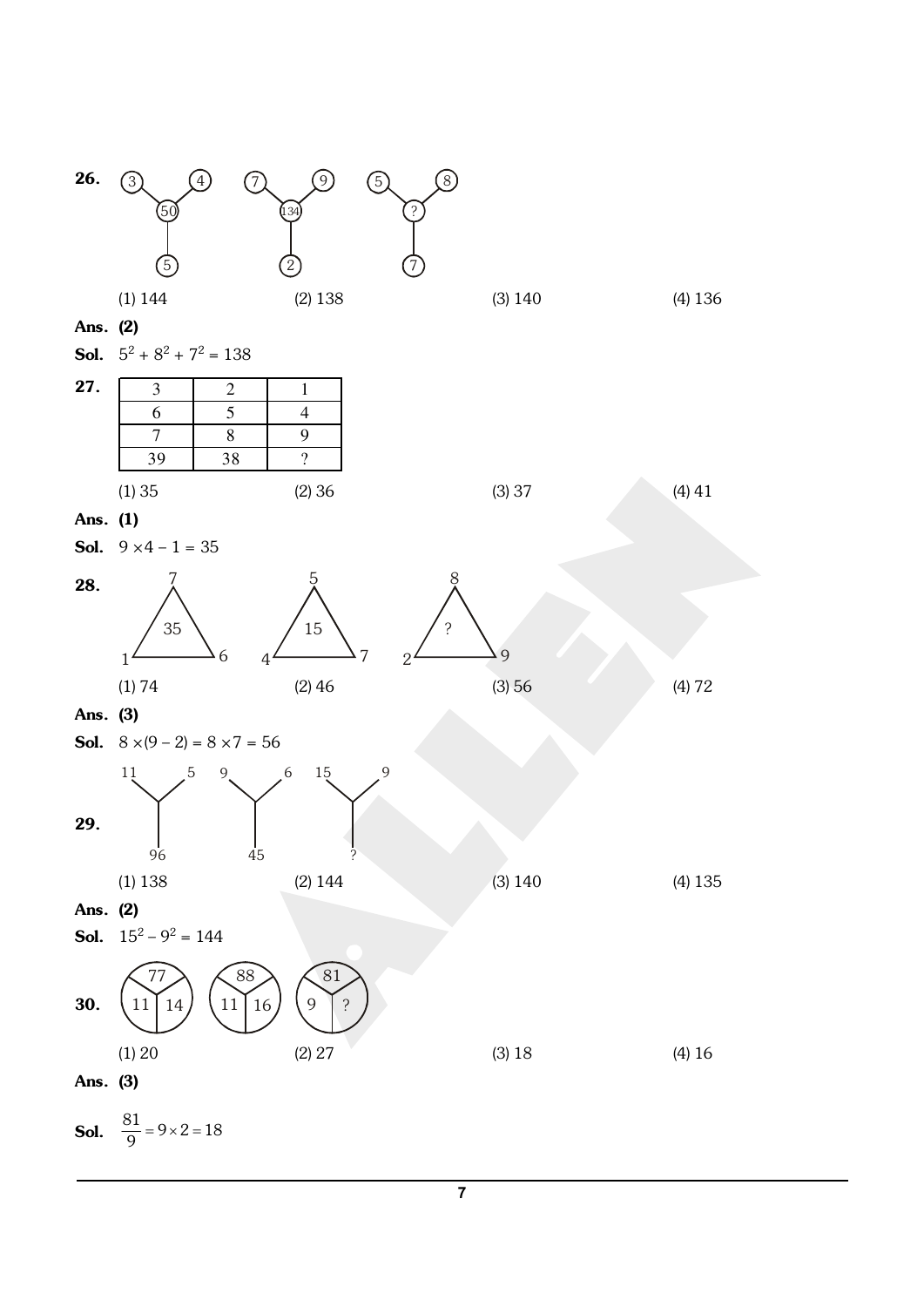Direction: In Question nos. 31 to 40: The following questions consists of two sets of figures A, B, C and D constitute the problem set while figures 1, 2, 3 and 4 constitute the answer set. A definite relationship exists between figures A and B. You are required to establish a similar relationship between figures C and D by choosing a suitable figure D from the answer set.

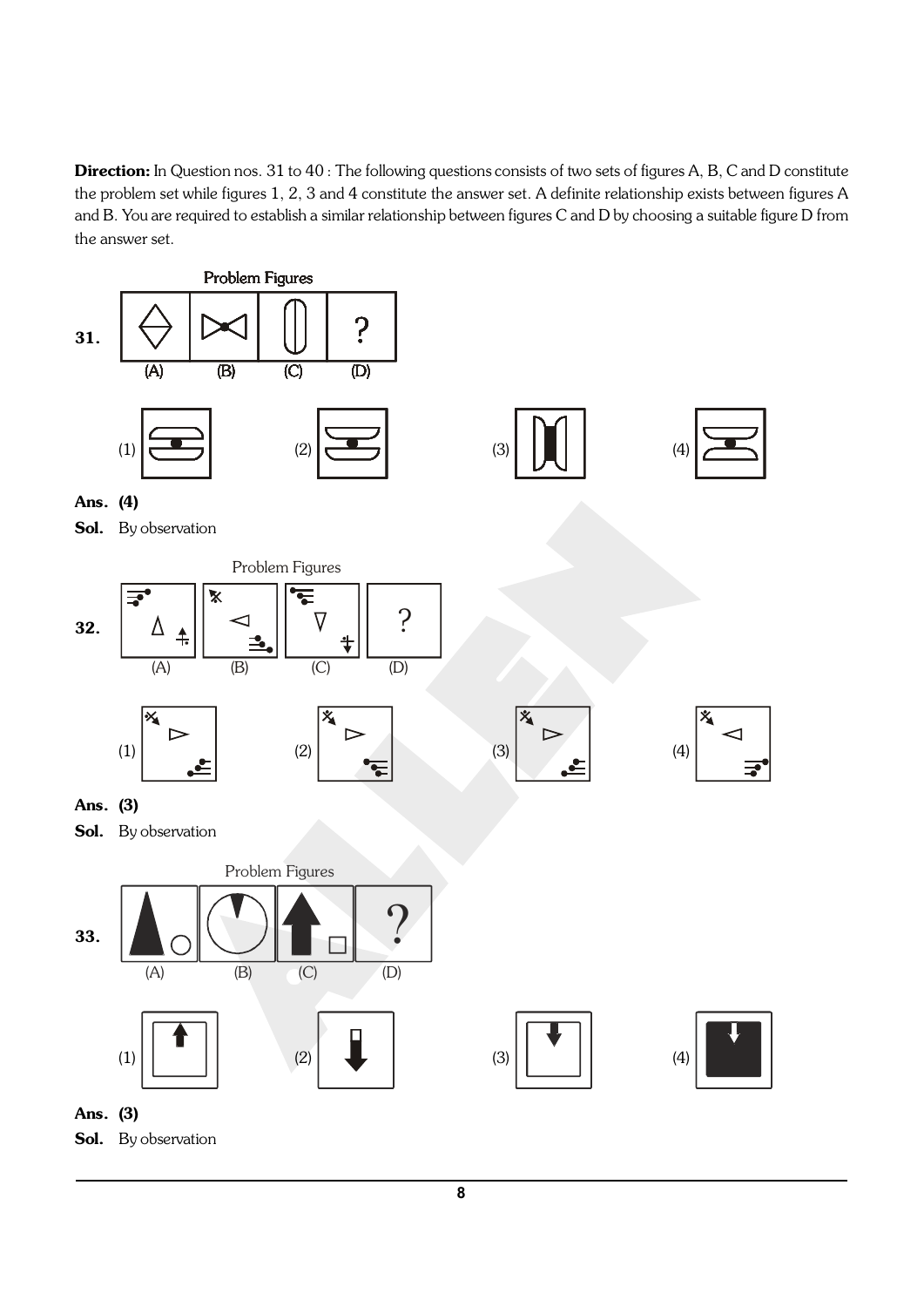



 $\ddot{\phantom{0}}$ 

Ans. (4)

Sol. By observation





Sol. By observation



Ans. (3)

Sol. By observation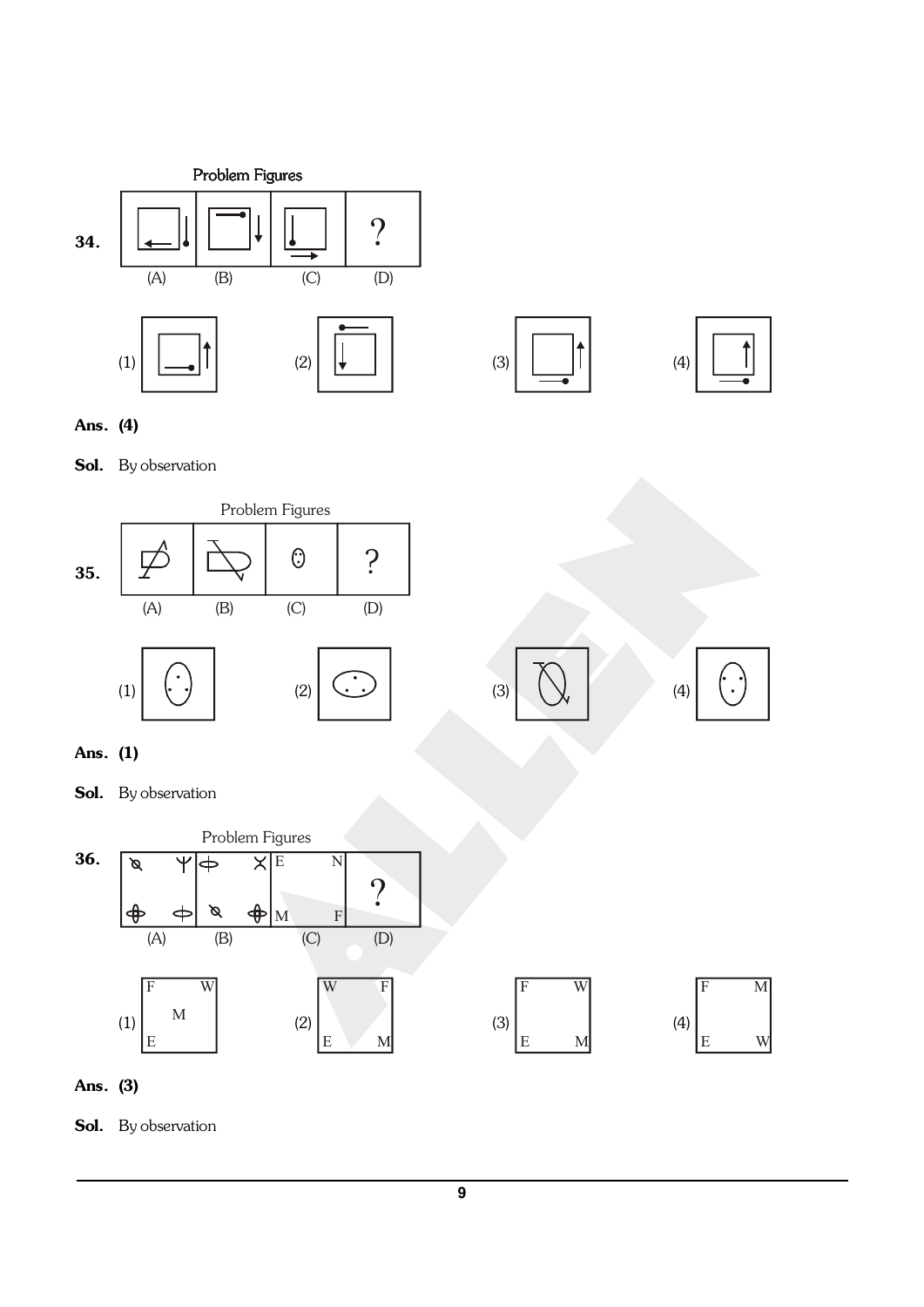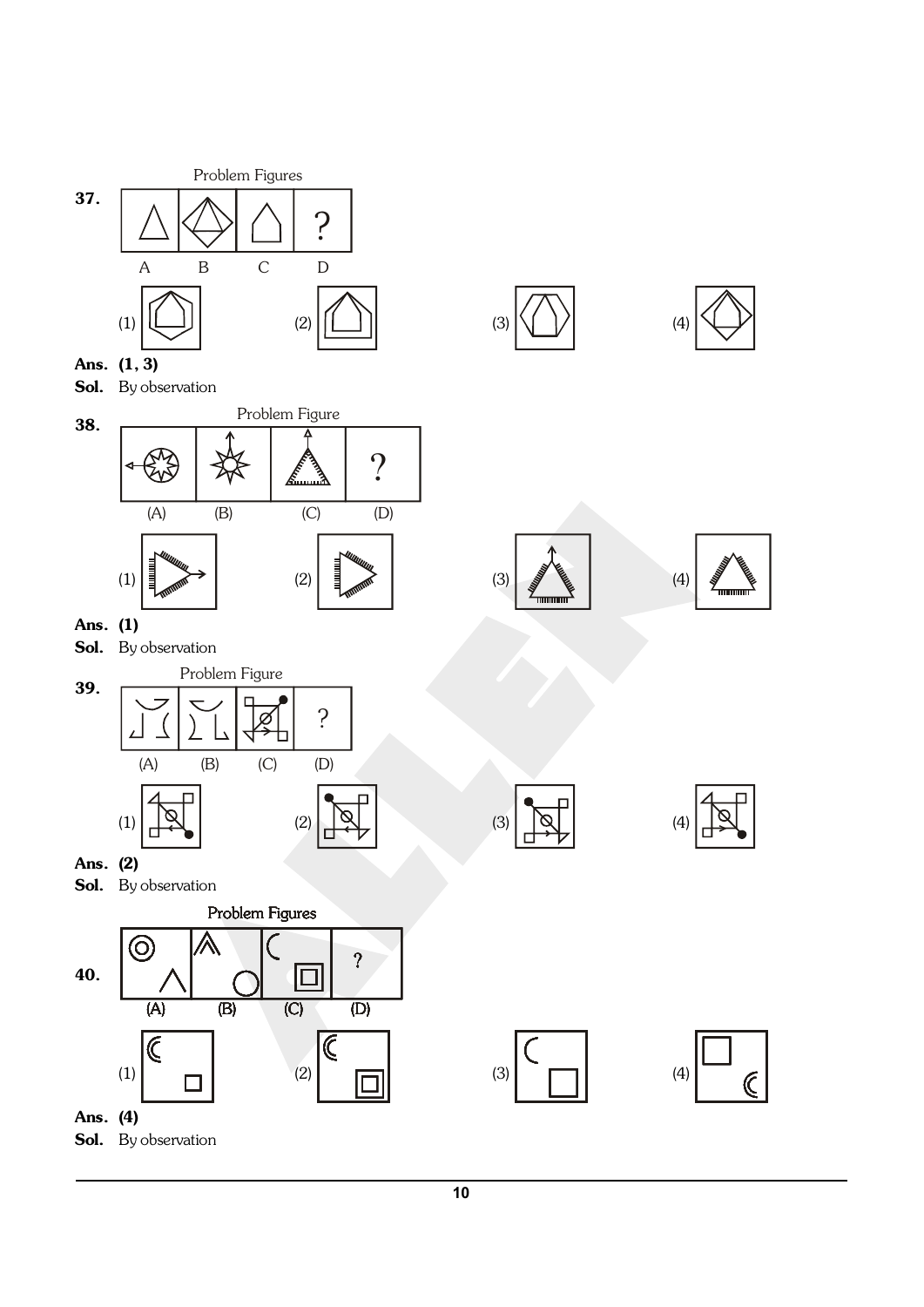Direction: In Question nos. 41 to 45: Read the following and answer the questions given below:

In a united family, there are six members

- (i) They are A, B, C, D,Eand F.
- (ii) A and B are married couple
- (iii) A is a male member.
- (iv) D is the only son of C, who is the brother of A.
- (v) E is the sister of D.
- (vi) B is the daughter-in-law of F, whose husband has died.
- 41. How many male members are there in the family?

|          | $(1)$ Three                                                       | $(2)$ Four   | $(3)$ One         | $(4)$ Two          |
|----------|-------------------------------------------------------------------|--------------|-------------------|--------------------|
| Ans. (1) |                                                                   |              |                   |                    |
| Sol.     | $[\mathsf{F}]$<br>$\circledB$<br>$\overline{C}$<br> A <br>Œ)<br>D |              |                   |                    |
| 42.      | How is F related to C?                                            |              |                   |                    |
|          | (1) Sister-in-law                                                 | (2) Sister   | (3) Mother        | (4) Mother-in-law  |
| Ans. (3) |                                                                   |              |                   |                    |
| 43.      | Who is C to B?                                                    |              |                   |                    |
|          | (1) Brother                                                       | $(2)$ Son    | (3) Nephew        | (4) Brother-in-law |
| Ans. (4) |                                                                   |              |                   |                    |
| 44.      | How is F related to A?                                            |              |                   |                    |
|          | (1) Sister-in-law                                                 | (2) Sister   | (3) Mother-in-law | (4) Mother         |
| Ans. (4) |                                                                   |              |                   |                    |
| 45.      | How is E related to C?                                            |              |                   |                    |
|          | (1) Mother-in-law                                                 | (2) Daughter | (3) Mother        | (4) Sister         |
| Ans. (2) |                                                                   |              |                   |                    |
|          |                                                                   |              |                   |                    |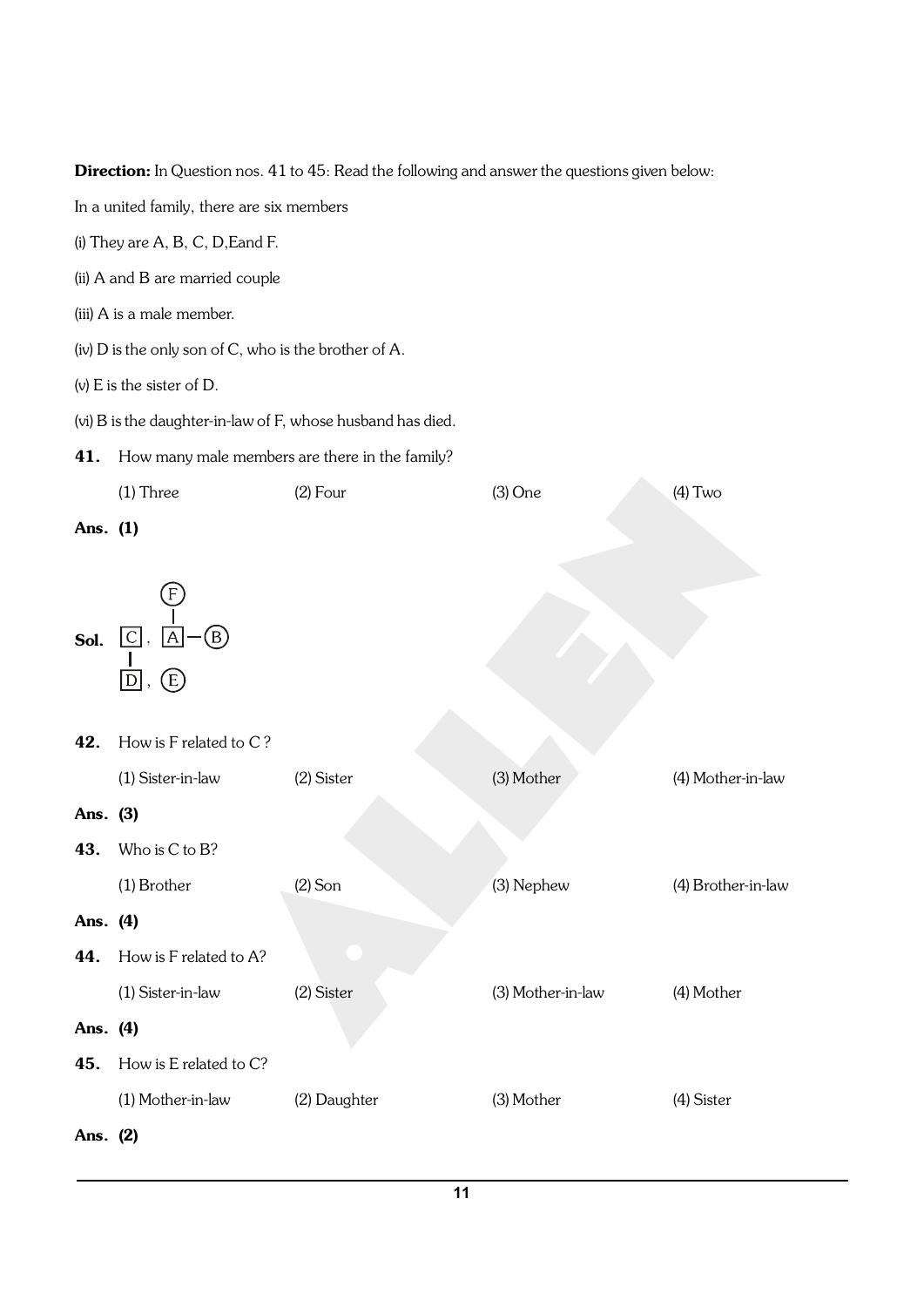Direction : In Question nos. 46 to 55 : Each of the following questions consists of the five figures marked A, B, C, D and E called the problem figures followed by four alternatives marked 1, 2, 3 and 4 called the answer figures. Select a figure which will continue the same series established by the five problem figures.

46. Problem Figure :

| $T C \triangle \boxed{\triangle \Box + \Big  + S \triangle} \boxed{\triangle \uparrow \circ \Big[ \circ \Box \triangle \Big]}$                                                   |  |  |
|----------------------------------------------------------------------------------------------------------------------------------------------------------------------------------|--|--|
| $\left  \star \cdot s \right  \left  s \cdot \star \right  \left  \star \circ \square \right  \left  \square + \star \right  \left  \star \cdot \triangleright \uparrow \right $ |  |  |

Answer Figures :

$$
(1) \begin{array}{|c|c|c|c|}\n\hline\n\wedge \star & 0 \\
\uparrow & 0 & \Box\n\end{array}
$$
\n
$$
(2) \begin{array}{|c|c|c|}\n\hline\n\wedge & P & \Box \\
\uparrow & 0 & \star\n\end{array}
$$
\n
$$
(3) \begin{array}{|c|c|c|}\n\hline\n\wedge & = & 0 \\
\hline\nP & \uparrow & \star\n\end{array}
$$
\n
$$
(4) \begin{array}{|c|c|}\n\hline\n\wedge & 0 & P \\
\uparrow & 0 & \star\n\end{array}
$$

Ans. (4)

Sol. By observation



Ans. (4)

Sol. By observation



Ans. (1)

Sol. By observation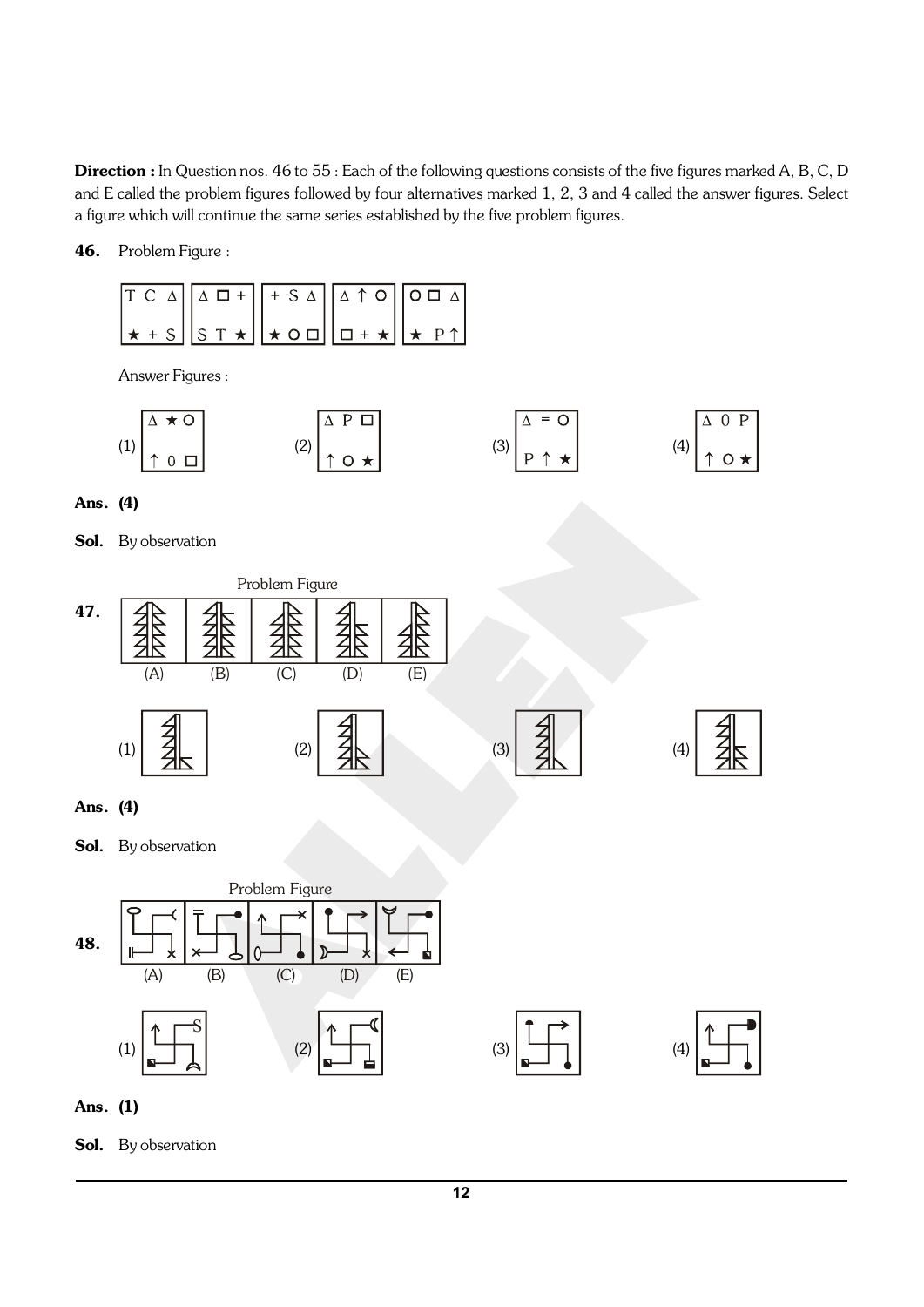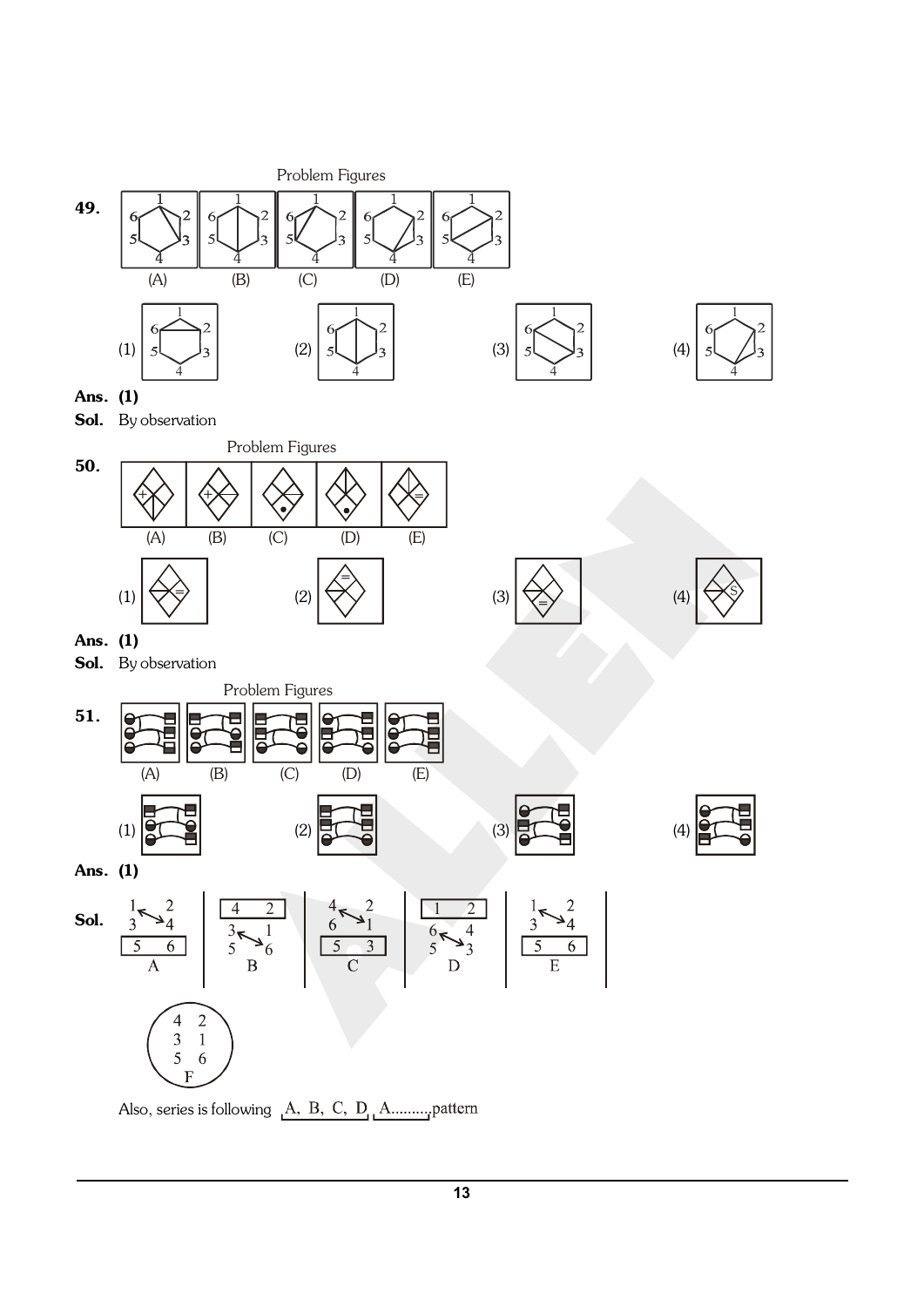

Ans. (2)





Ans. (2)

Sol. One by one all figure are changing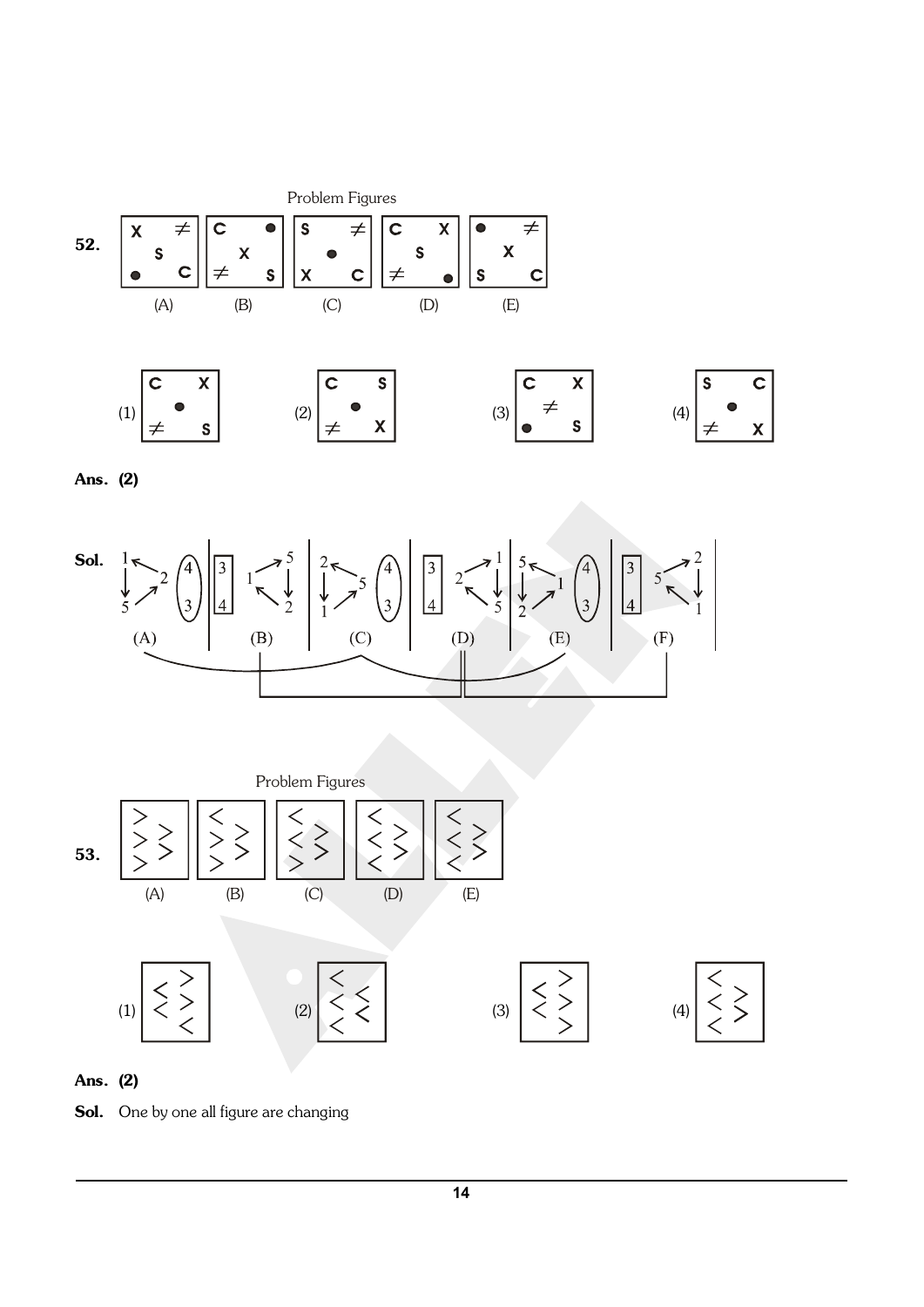





# Ans. (1)

Sol. Dorp part is rotating clockwise. black  $\Delta$  is rotating anticlockwise. white  $\Delta$  is rotating clockwise.

55. Problem Figures:



# Ans. (2)

**Sol.**  $\downarrow$  is moving 2 steps clockwise.

is moving 1 step clockwise

Direction : Questions (56 to 65 ) : In each of the following questions, a letter series is given, in which some letters are missing. the missing letters are given in the proper sequence as one of the alterantives. Find the correct aternative.

|          | 56. $\_\$ ABA $\_\$ BA $\_\$ AB                                                                               |             |             |             |
|----------|---------------------------------------------------------------------------------------------------------------|-------------|-------------|-------------|
|          | $(1)$ BBABA                                                                                                   | $(2)$ ABBAB | $(3)$ BAABB | $(4)$ ABBBA |
| Ans. (2) |                                                                                                               |             |             |             |
|          | <b>Sol.</b> $\underline{A}$ $\underline{B}$  A B A $\underline{B}$   $\underline{A}$ B A $\underline{B}$  A B |             |             |             |
|          | 57. $A$ BAB $-$ AB $-$ ABB                                                                                    |             |             |             |
|          | $(1)$ ABB                                                                                                     | $(2)$ AAA   | $(3)$ BBA   | $(4)$ BBB   |
| Ans. (4) |                                                                                                               |             |             |             |
|          | <b>Sol.</b> A $\underline{B}$ B   A $\underline{B}$ <u>B</u>   A $\underline{B}$   A $\underline{B}$ B.       |             |             |             |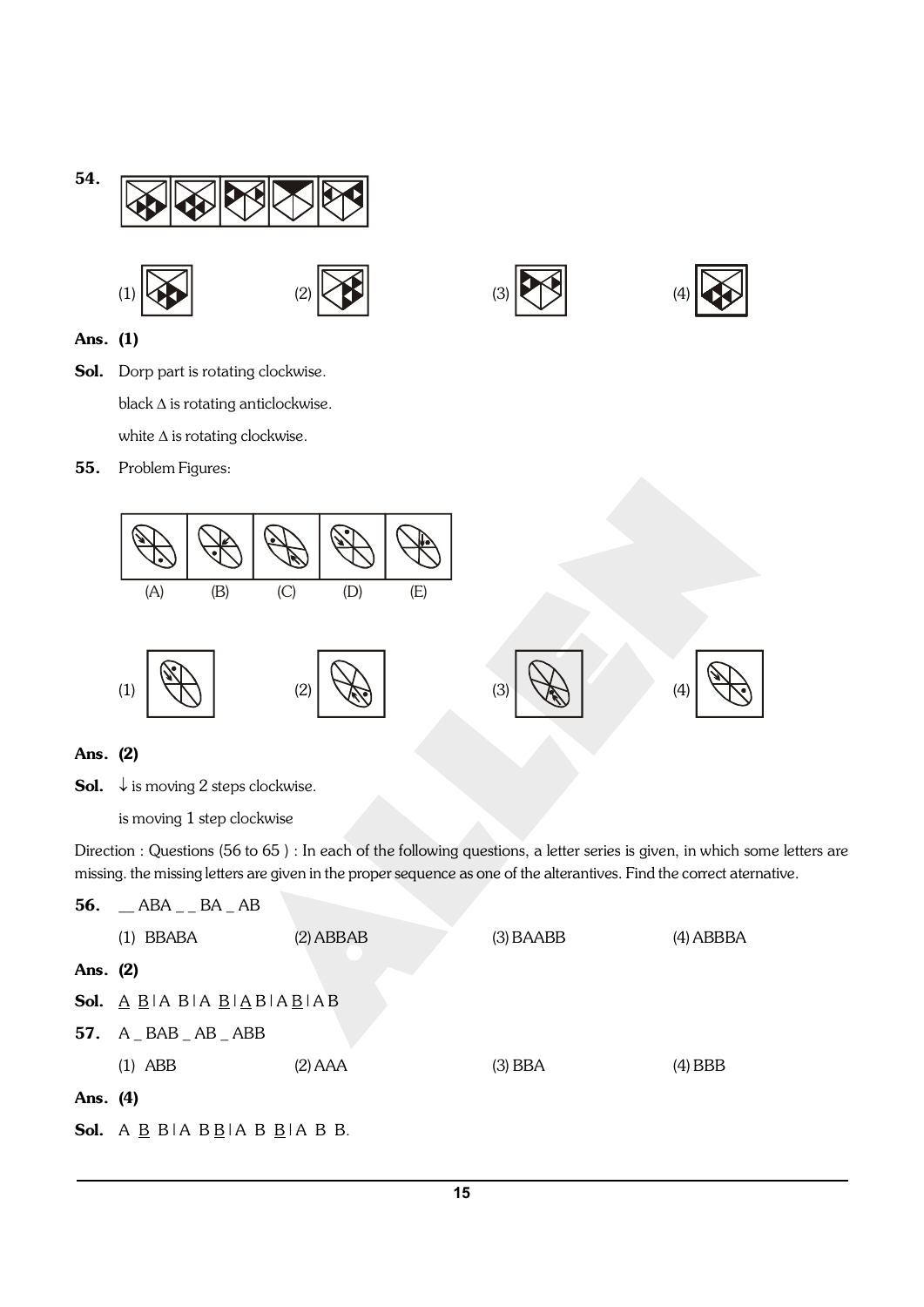|          | 58. $PQRS_{--}RSPRS_{--}SPO_{-}$                                                           |             |              |             |  |  |
|----------|--------------------------------------------------------------------------------------------|-------------|--------------|-------------|--|--|
|          | (1) RPQSQ (2) SQPQR                                                                        |             | (3) QRSPQ    | $(4)$ SPQPQ |  |  |
| Ans. (2) |                                                                                            |             |              |             |  |  |
|          | Sol. PQR SIQ RSPIRSPQISPQR                                                                 |             |              |             |  |  |
|          | $P Q R S$ in cyclic continuous pattern.                                                    |             |              |             |  |  |
|          | <b>59.</b> $\log_{10} p_{\text{max}} = 5$ mo_n $\log_{10} p_{\text{max}}$                  |             |              |             |  |  |
|          | $(1)$ mnompn $(2)$ mpnmop                                                                  |             | $(3)$ mnpmon | (4) mnpomn  |  |  |
| Ans. (3) |                                                                                            |             |              |             |  |  |
|          | Sol. <u>m opn</u> lmo <u>p</u> nlm <u>o</u> pnlmop <u>n</u>                                |             |              |             |  |  |
|          | <b>60.</b> BAA_BBB_AB_                                                                     |             |              |             |  |  |
|          | $(1)$ AABB<br>$(2)$ BAAB                                                                   |             | $(3)$ ABAB   | $(4)$ BBAB  |  |  |
| Ans. (4) |                                                                                            |             |              |             |  |  |
|          | <b>Sol.</b> $\underline{B}$ $BAABB$ $\vdash BBAABB$                                        |             |              |             |  |  |
|          | <b>61.</b> W_V__XV_W_VW_XV                                                                 |             |              |             |  |  |
|          | (1) XWVXWV (2) VWXVWX                                                                      |             | (3) XVWXWX   | (4) XWWWXW  |  |  |
| Ans. (4) |                                                                                            |             |              |             |  |  |
|          | <b>Sol.</b> $W \times V \times W + W \times V \times W + W \times V \times W + W \times V$ |             |              |             |  |  |
|          | 62. AC_CAB_BACA_ABA_ACAC                                                                   |             |              |             |  |  |
|          | $(1)$ BCBB                                                                                 | $(2)$ BABB  | $(3)$ AACB   | $(4)$ ACBC  |  |  |
| Ans. (3) |                                                                                            |             |              |             |  |  |
|          | Sol. $ACACABAB ACACABAB ACAC$                                                              |             |              |             |  |  |
|          | <b>63.</b> ABB AB B BBA A                                                                  |             |              |             |  |  |
|          | $(1)$ BBBAB                                                                                | $(2)$ BBABB | $(3)$ ABAAB  | $(4)$ BABBA |  |  |
| Ans. (1) |                                                                                            |             |              |             |  |  |
|          | <b>Sol.</b> $ABBBB ABBB ABB AB AB$                                                         |             |              |             |  |  |
|          | 64. C_BBA_CAB_AC_AB_AC                                                                     |             |              |             |  |  |
|          | $(1)$ ACBCB                                                                                | $(2)$ BABCC | $(3)$ ABCBC  | $(4)$ BCACB |  |  |
| Ans. (1) |                                                                                            |             |              |             |  |  |
|          | Sol. CABIBACICABIBACICABIBAC                                                               |             |              |             |  |  |
| 65.      | UV_V_U_WV_UV_VUU_WVU                                                                       |             |              |             |  |  |
|          | (1) VUWVUW                                                                                 | (2) UVWVUW  | (3) WUVUWV   | (4) WVVUWV  |  |  |
| Ans. (3) |                                                                                            |             |              |             |  |  |
|          | Sol. UVWVVIUVWVIUVWVUIUVWVU                                                                |             |              |             |  |  |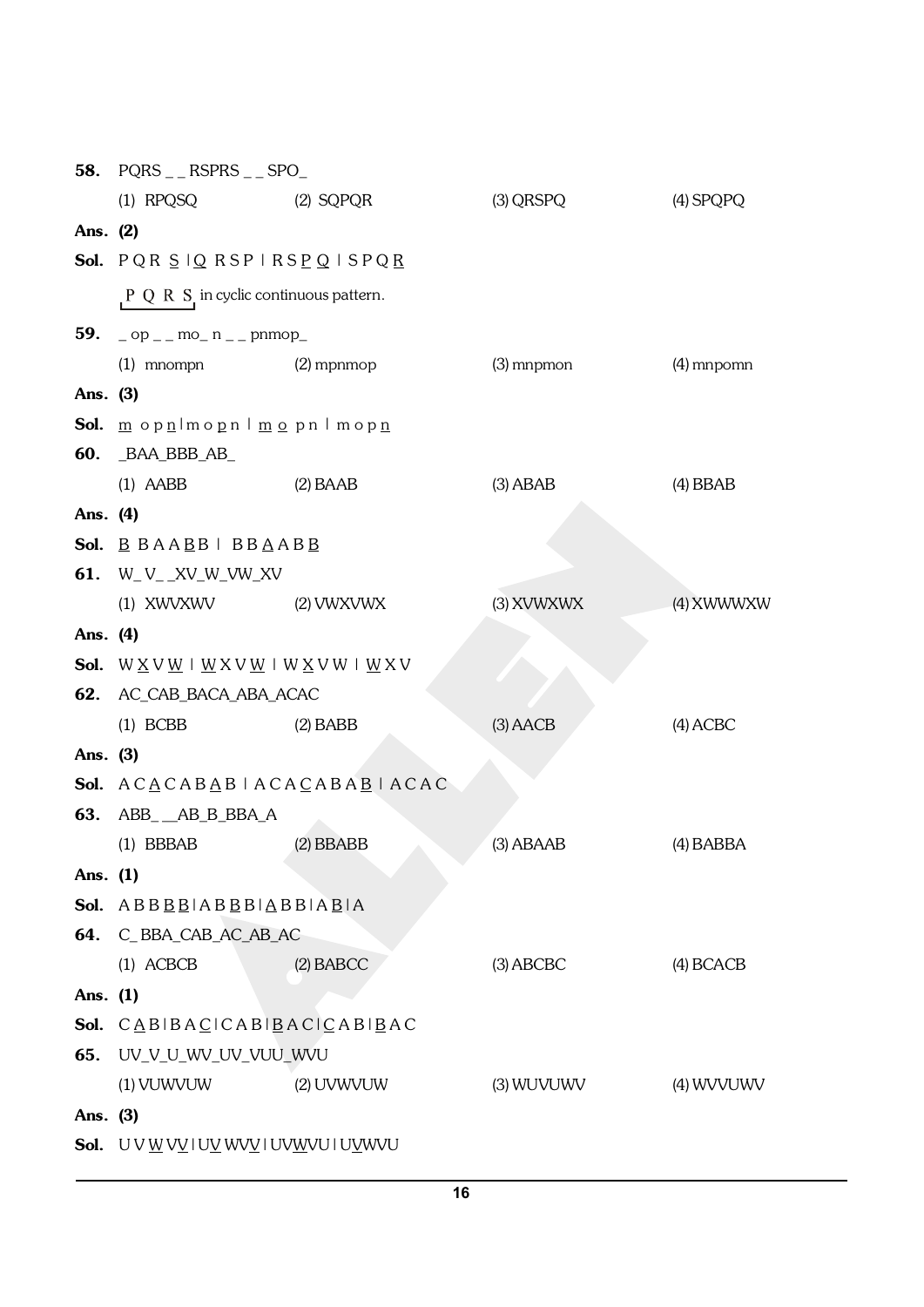Questions (66 to 70) : Some letters are given in Column I and some digits are given in column II represents any letter of column I. Study the columns and write the alternative letter after choosing the correct altarnative against the corresponding question.

|          |                                           |        | Column-I     | Column-II |       |
|----------|-------------------------------------------|--------|--------------|-----------|-------|
|          |                                           |        | <b>DMBQZ</b> | 67027     |       |
|          |                                           |        | ANYQD        | 84917     |       |
|          |                                           |        | <b>MBTYC</b> | 58603     |       |
|          |                                           |        | <b>TQCNM</b> | 54316     |       |
|          |                                           |        | <b>BDZAT</b> | 72509     |       |
|          |                                           |        | ZQYAB        | 48902     |       |
|          |                                           |        | QNTYM        | 41586     |       |
|          |                                           |        | <b>YBTCZ</b> | 80532     |       |
|          |                                           |        | ZNMAC        | 29631     |       |
|          |                                           |        | <b>MTQYZ</b> | 46528     |       |
| 66.      | The product of the codes D and N is _____ |        |              |           |       |
|          | (1) 21                                    | (2) 7  |              | (3)5      | (4) 8 |
| Ans.     | (2)                                       |        |              |           |       |
|          | Sol. By observation                       |        |              |           |       |
|          | $D = 7, N = 1$                            |        |              |           |       |
|          | $D \times N = 7$                          |        |              |           |       |
| 67.      | The code for M is $\_\_$                  |        |              |           |       |
|          | (1)4                                      | (2)5   |              | (3)6      | (4) 2 |
| Ans. (3) |                                           |        |              |           |       |
|          | <b>Sol.</b> By observation                |        |              |           |       |
|          | $M = 6$                                   |        |              |           |       |
| 68.      | The sum of the codes T and Q is           |        |              |           |       |
|          | (1) 12                                    | (2) 11 |              | (3) 10    | (4)9  |
| Ans. (4) |                                           |        |              |           |       |
|          | <b>Sol.</b> By observation                |        |              |           |       |
|          | $T = 5, Q = 4$                            |        |              |           |       |
|          | $\rm T + Q = 9$                           |        |              |           |       |
| 69.      |                                           |        |              |           |       |
|          | $(1)$ 3                                   | (2)6   |              | (3)5      | (4) 8 |
| Ans. (3) |                                           |        |              |           |       |
|          | Sol. By observation                       |        |              |           |       |
|          | $T = 5$                                   |        |              |           |       |
|          |                                           |        |              |           |       |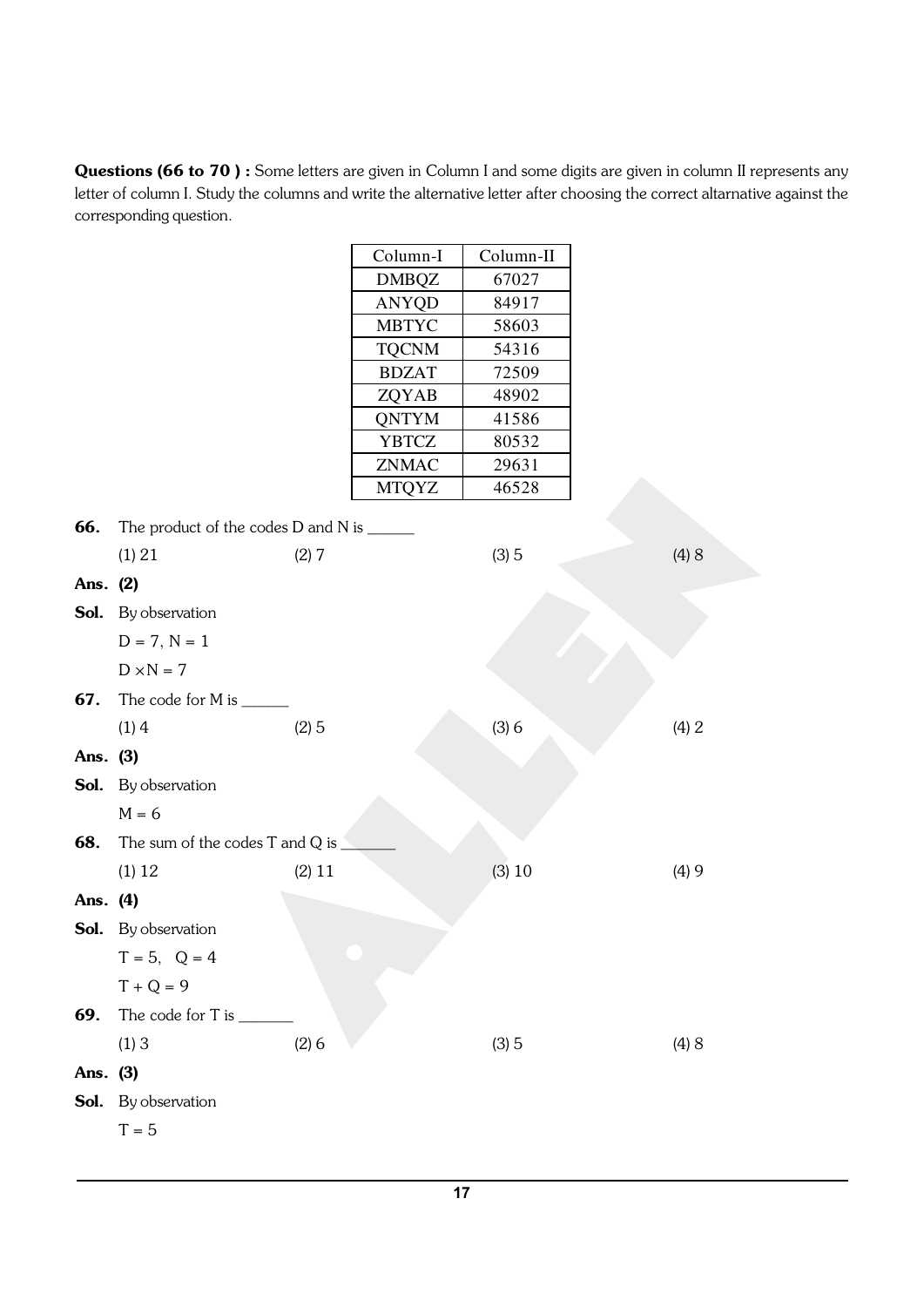**70.** The code for A is  $\_\_\_\_\_\_\_\_\_\$ 

(1) 9 (2) 3 (3) 0 (4) 8

Ans. (1)

Sol. By observation

 $A = 9$ 

Direction : In Question nos. 71 to 80 : Questions have become wrong due to wrong order of signs. Choose the correct order of signs from the four alternatives given under each question, so that the equation becomes right. Write it in your answer sheet against the corresponding question number.

| 71.      | $17 = 3 + 43 \times 8$             |                  |                  |                  |
|----------|------------------------------------|------------------|------------------|------------------|
|          | $(1) \times = +$                   | $(2) \div = +$   | $(3) - = +$      | $(4) + - =$      |
| Ans. (1) |                                    |                  |                  |                  |
|          | <b>Sol.</b> $17 \times 3 = 43 + 8$ |                  |                  |                  |
|          | $51 = 51$                          |                  |                  |                  |
|          | <b>72.</b> $6-3 = 12 \div 6$       |                  |                  |                  |
|          | $(1) \times = +$                   | $(2) = + -$      | $(3) - = +$      | $(4) + = \div$   |
| Ans. (1) |                                    |                  |                  |                  |
|          | <b>Sol.</b> $6 \times 3 = 12 + 6$  |                  |                  |                  |
|          | $18 = 18$                          |                  |                  |                  |
|          | <b>73.</b> $5 = 4 + 11 - 9$        |                  |                  |                  |
|          | $(1) \times = +$                   | $(2) - x =$      | $(3) + = \div$   | $(4) + = -$      |
| Ans. (1) |                                    |                  |                  |                  |
|          | <b>Sol.</b> $5 \times 4 = 11 + 9$  |                  |                  |                  |
|          | $20 = 20$                          |                  |                  |                  |
|          | <b>74.</b> $48 + 8 \div 8 = 2$     |                  |                  |                  |
|          | $(1) - \div =$                     | $(2) = + \times$ | $(3) + = \div$   | $(4) \div = -$   |
| Ans. (4) |                                    |                  |                  |                  |
|          | <b>Sol.</b> $48 \div 8 = 8 - 2$    |                  |                  |                  |
|          | $6 = 6$                            |                  |                  |                  |
| 75.      | $30 \div 26 \times 8 = 7$          |                  |                  |                  |
|          | $(1) - + =$                        | $(2) - x =$      | $(3) + = \times$ | $(4) \times - =$ |
| Ans. (3) |                                    |                  |                  |                  |
|          | <b>Sol.</b> $30 + 26 = 8 \times 7$ |                  |                  |                  |
|          | $56 = 56$                          |                  |                  |                  |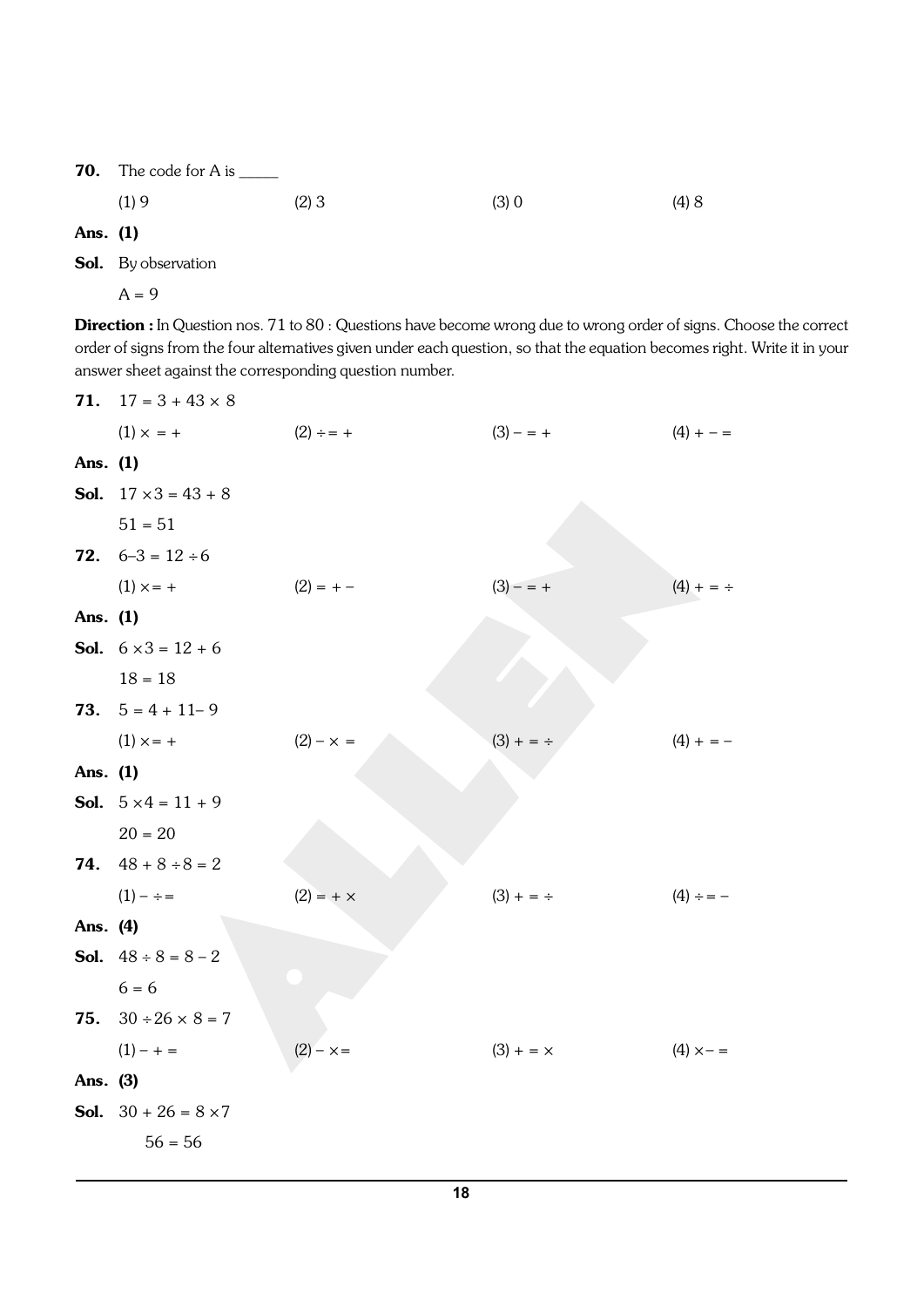|            | <b>76.</b> $4 \times 9 = 6 + 1$                    |                     |                  |                  |
|------------|----------------------------------------------------|---------------------|------------------|------------------|
|            | $(1) = - +$                                        | $(2) + - =$         | $(3) \times - +$ | $(4) = + -$      |
| Ans. (1)   |                                                    |                     |                  |                  |
|            | <b>Sol.</b> $4 \times 9 = 6 + 1$                   |                     |                  |                  |
|            | change sign acc. to option (1)                     |                     |                  |                  |
|            | $4 = 9 - 6 + 1$                                    |                     |                  |                  |
|            | $4 = 4$                                            |                     |                  |                  |
|            | 77. $6 + 12 = 48 - 24$                             |                     |                  |                  |
|            | $(1) + - =$                                        | $(2) \div = +$      | $(3) + = \div$   | $(4) \times - =$ |
| Ans. (4)   |                                                    |                     |                  |                  |
|            | <b>Sol.</b> $6 + 12 = 48 - 24$                     |                     |                  |                  |
|            | $6 \times 12 - 48 = 24$ (after sign change)        |                     |                  |                  |
|            | $72 - 48 = 24$                                     |                     |                  |                  |
|            | $24 = 24$                                          |                     |                  |                  |
| 78.        | $22 = 14 + 48 - 12$                                |                     |                  |                  |
|            | $(1) - x \div$                                     | $(2) + = -$         | $(3) \times = -$ | $(4) = + \div$   |
| Ans. (2)   |                                                    |                     |                  |                  |
|            | <b>Sol.</b> $22 = 14 + 48 - 12$                    |                     |                  |                  |
|            | $22 + 14 = 48 - 12$                                | (after sign change) |                  |                  |
|            | $36 = 36$                                          |                     |                  |                  |
|            | <b>79.</b> $3 \times 8 = 19 \div 5$                |                     |                  |                  |
|            | $(1) \times + =$                                   | $(2) = + -$         | $(3) \times = +$ | $(4) \div x =$   |
| Ans. $(3)$ |                                                    |                     |                  |                  |
|            | <b>Sol.</b> $3 \times 8 = 19 \div 5$               |                     |                  |                  |
|            | $\Rightarrow$ 3 x 8 = 19 + 5                       | (after sign change) |                  |                  |
|            | $\Rightarrow$ 24 = 24                              |                     |                  |                  |
|            | <b>80.</b> $59 - 21 \times 8 = 10$                 |                     |                  |                  |
|            | $(1) - = +$                                        | $(2) = + -$         | $(3) + = \times$ | $(4) - = \times$ |
| Ans. (3)   |                                                    |                     |                  |                  |
|            | <b>Sol.</b> $59 - 21 \times 8 = 10$                |                     |                  |                  |
|            | $\Rightarrow$ 59 + 21 = 8 × 10 (after sign change) |                     |                  |                  |
|            | $\Rightarrow$ 80 = 80                              |                     |                  |                  |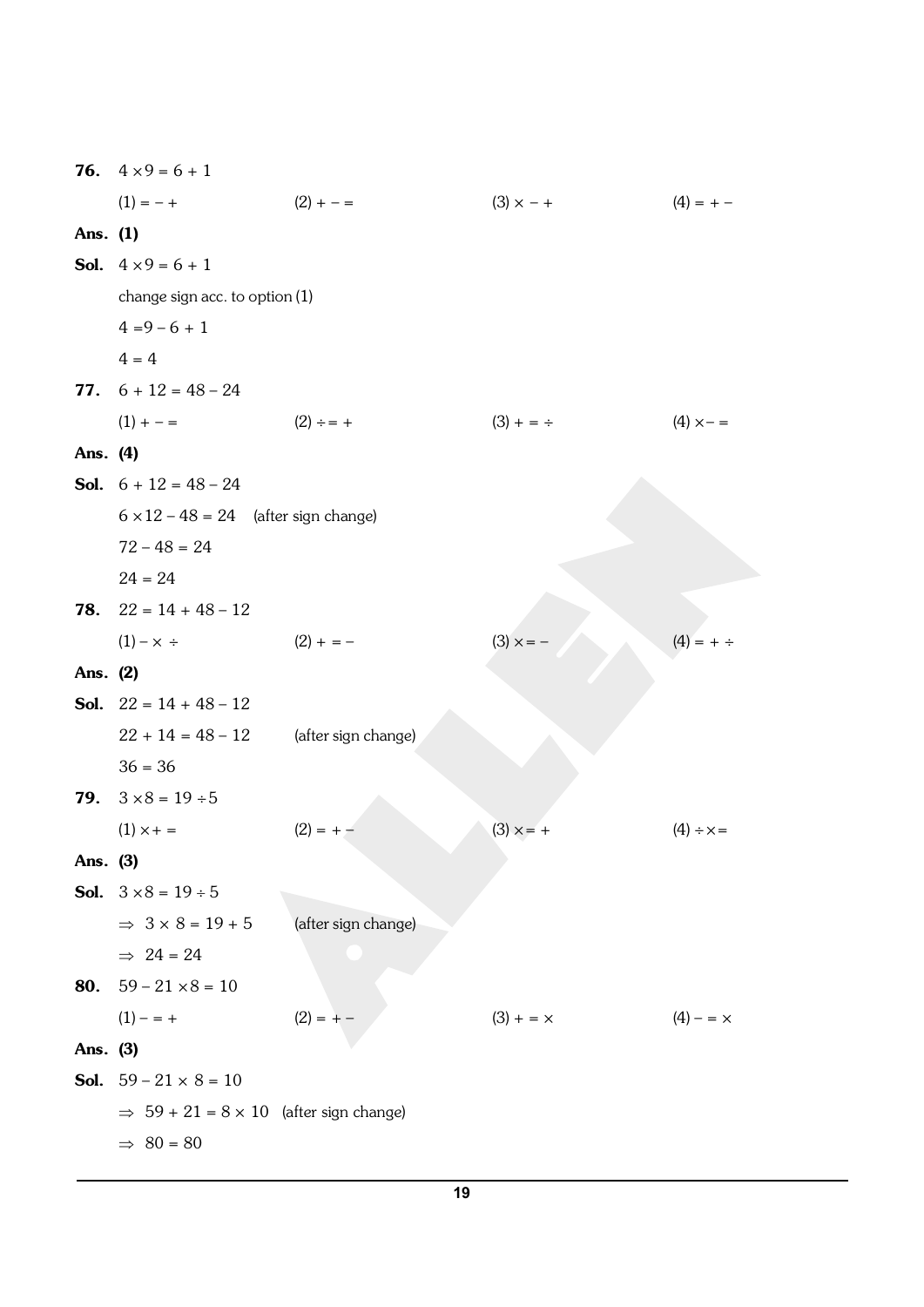Direction : In Question nos. 81 to 90 : In the number series given below, one number is missing. Each series is followed by four alternatives (1), (2), (3) and (4). One of them is the right answer. Identify and indicate it as per the "Instructions".

|          | <b>81.</b> 39, 56, 73, 90, 107, 124,                                           |                                                                                                |           |           |  |
|----------|--------------------------------------------------------------------------------|------------------------------------------------------------------------------------------------|-----------|-----------|--|
|          | $(2)$ 147<br>$(1)$ 161                                                         |                                                                                                | (3) 141   | $(4)$ 137 |  |
| Ans. (3) |                                                                                |                                                                                                |           |           |  |
|          | <b>Sol.</b> 39, 56, 73, 90, 107, 124, ?<br>$+17$ $+17$ $+17$ $+17$ $+17$ $+17$ |                                                                                                |           |           |  |
|          | $\therefore$ 124 + 17 $\Rightarrow$ 141                                        |                                                                                                |           |           |  |
|          | <b>82.</b> 14, 11, 13, 10, 12, 9______                                         |                                                                                                |           |           |  |
|          | (1)6                                                                           | $(2)$ 15                                                                                       | $(3)$ 11  | $(4) - 3$ |  |
| Ans. (3) |                                                                                |                                                                                                |           |           |  |
| Sol.     | $\overbrace{14, 11, 13, 10, 12, 9, ?}^{1}$                                     | 11 <br>$\overline{-1}$                                                                         |           |           |  |
|          |                                                                                |                                                                                                |           |           |  |
|          | $(1)$ 216                                                                      | $(2)$ 196                                                                                      | $(3)$ 206 | (4) 210   |  |
| Ans. (4) |                                                                                |                                                                                                |           |           |  |
|          |                                                                                | <b>Sol.</b> $1^3 - 1$ , $2^3 - 2$ , $3^3 - 3$ , $4^3 - 4$ , $5^3 - 5$ , $\boxed{6^3 - 6} = 10$ |           |           |  |
| 84.      | 789, 678, 567, 456, 345,                                                       |                                                                                                |           |           |  |
|          | (1) 234                                                                        | $(2)$ 111                                                                                      | (3) 254   | (4) 244   |  |
| Ans. (1) |                                                                                |                                                                                                |           |           |  |
| Sol.     | 789<br>678                                                                     | 456<br>567<br>3'4'5                                                                            | 5114      |           |  |
|          | 85. 6, 24, 60, 120,                                                            |                                                                                                |           |           |  |
|          | (1) 224                                                                        | $(2)$ 180                                                                                      | (3) 210   | (4) 240   |  |
| Ans. (3) |                                                                                |                                                                                                |           |           |  |
|          | <b>Sol.</b> 6, 24, 60, 120, ?                                                  | 210                                                                                            |           |           |  |
|          | $2^3 - 2$ , $3^3 - 3$ , $4^3 - 4$ , $5^3 - 5$ , $6^3 - 6$                      |                                                                                                |           |           |  |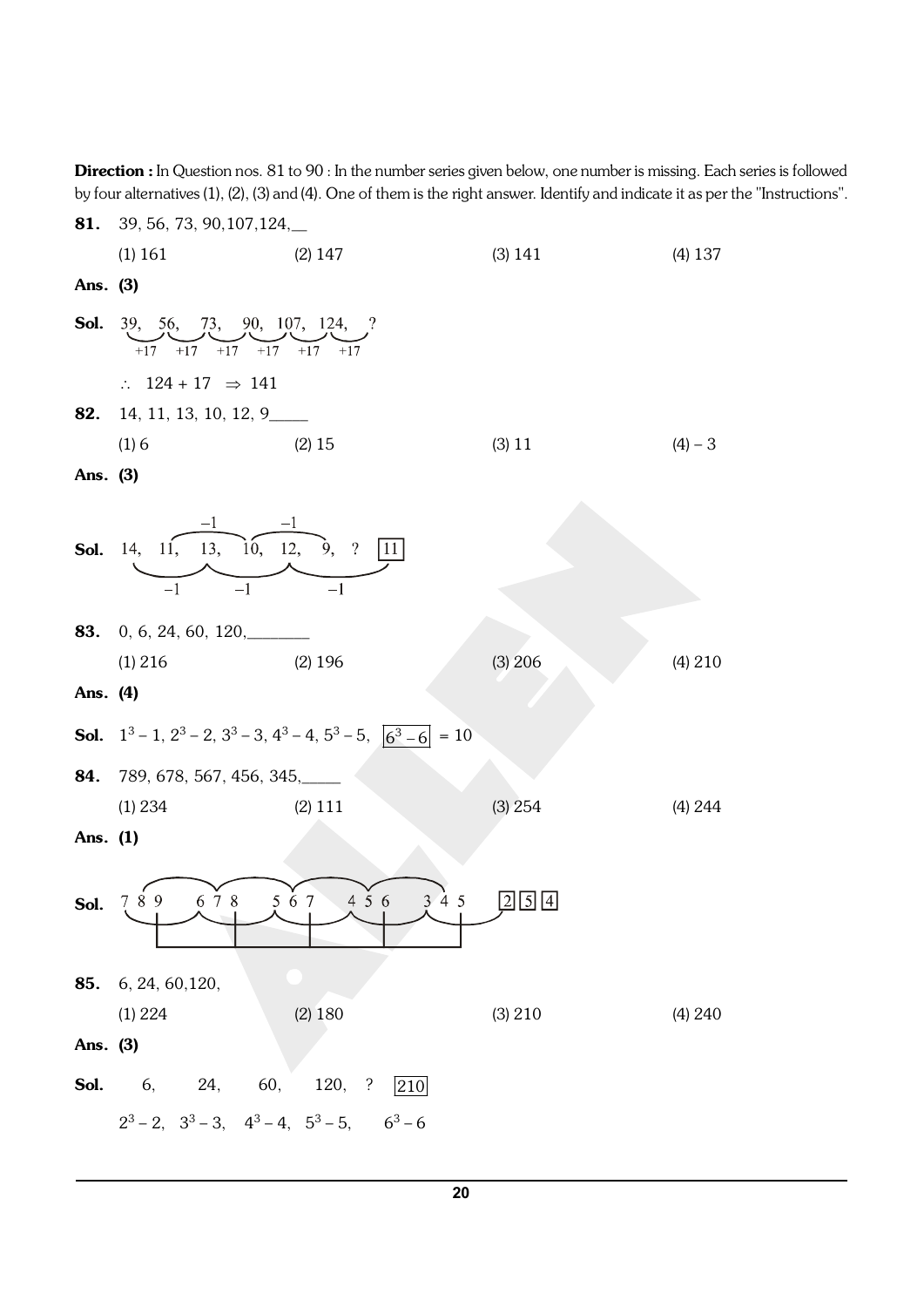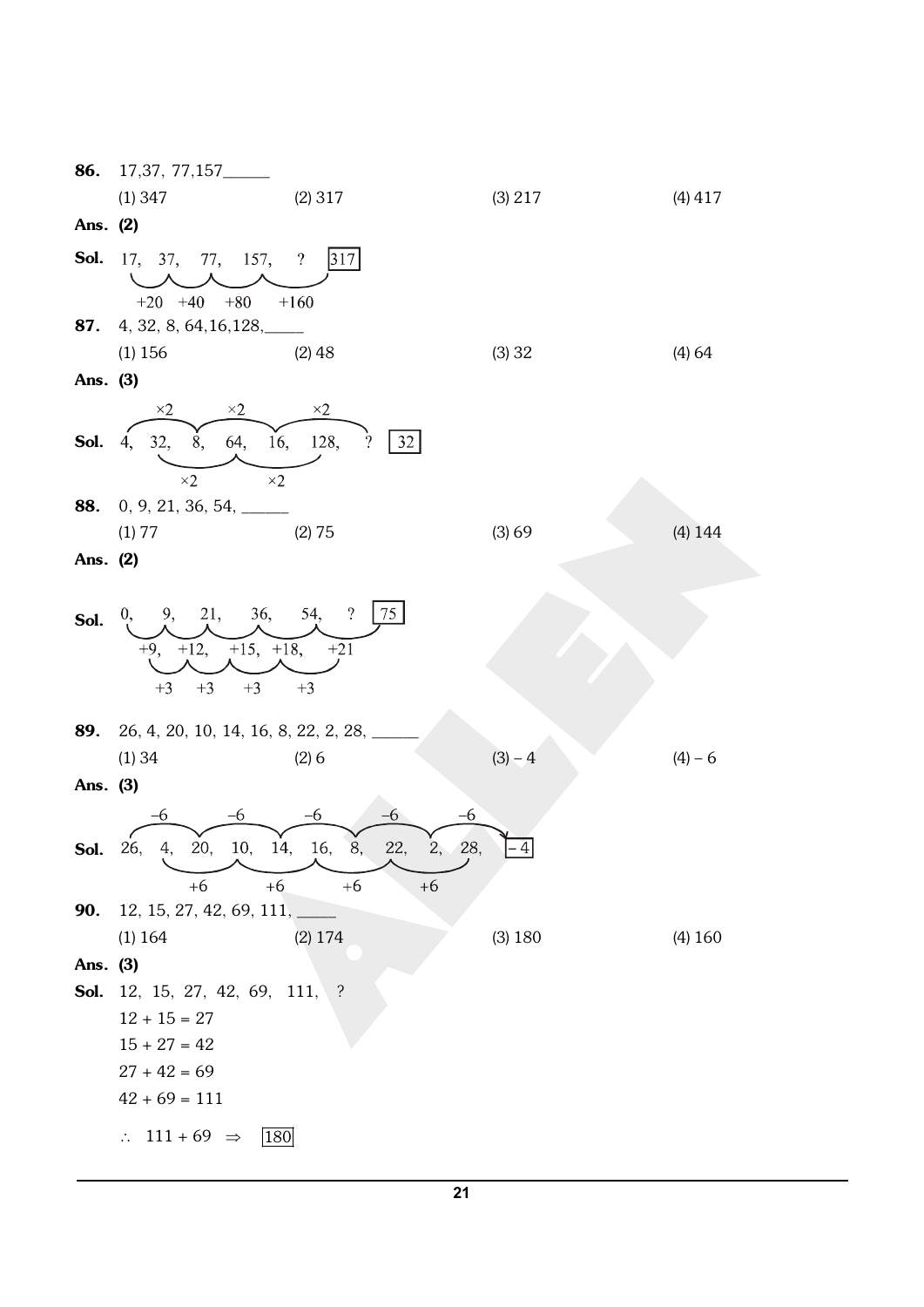Direction : In Question nos. 91 to 95 : Some letters are given in Column I and some digits are given in Column II. Each digit of column II represents any letter of column I. Study the columns and write the alternative letter choosing the correct alternative against the corresponding question.

|          |                                      |       | Column-I                     | Column-II      |       |
|----------|--------------------------------------|-------|------------------------------|----------------|-------|
|          |                                      |       | <b>AMRVT</b>                 | 65479          |       |
|          |                                      |       | <b>RTHIB</b>                 | 46128          |       |
|          |                                      |       | <b>MRBZI</b>                 | 86317          |       |
|          |                                      |       | <b>IAMRV</b>                 | 85679          |       |
|          |                                      |       | <b>HIBZA</b>                 | 39218          |       |
|          |                                      |       | <b>MRTAB</b>                 | 47961          |       |
|          |                                      |       | <b>MVRTH</b>                 | 47526          |       |
|          |                                      |       | <b>RZIBH</b><br><b>BZIRV</b> | 38621<br>83156 |       |
|          |                                      |       | <b>IMVRH</b>                 | 75826          |       |
|          |                                      |       |                              |                |       |
| 91.      | The code I is _______                |       |                              |                |       |
|          | (1)7                                 | (2) 1 |                              | (3) 2          | (4) 8 |
| Ans. (4) |                                      |       |                              |                |       |
| Sol.     | The code for 'I' is 8                |       |                              |                |       |
|          | By observation                       |       |                              |                |       |
| 92.      | The code for H is $\_\_$             |       |                              |                |       |
|          | (1) 1                                | (2)3  |                              | (3) 2          | (4)6  |
| Ans. (4) |                                      |       |                              |                |       |
| Sol.     | The coe for H is '2'                 |       |                              |                |       |
| 93.      | The code for Z is $\_$               |       |                              |                |       |
|          | (1) 2                                | (2) 8 |                              | (3) 1          | (4)3  |
| Ans. (4) |                                      |       |                              |                |       |
|          | <b>Sol.</b> The code for z is '3'    |       |                              |                |       |
| 94.      | The sum of the codes H and Z is      |       |                              |                |       |
|          | (1)5                                 | (2)6  |                              | (3) 10         | (4)9  |
| Ans. (1) |                                      |       |                              |                |       |
| Sol.     | sum of code 'H' and code 'Z'         |       |                              |                |       |
|          | $2' + 3'$ (from above Q - 92 & Q 93) |       |                              |                |       |
|          | $\mathfrak{S}^{\prime}$              |       |                              |                |       |